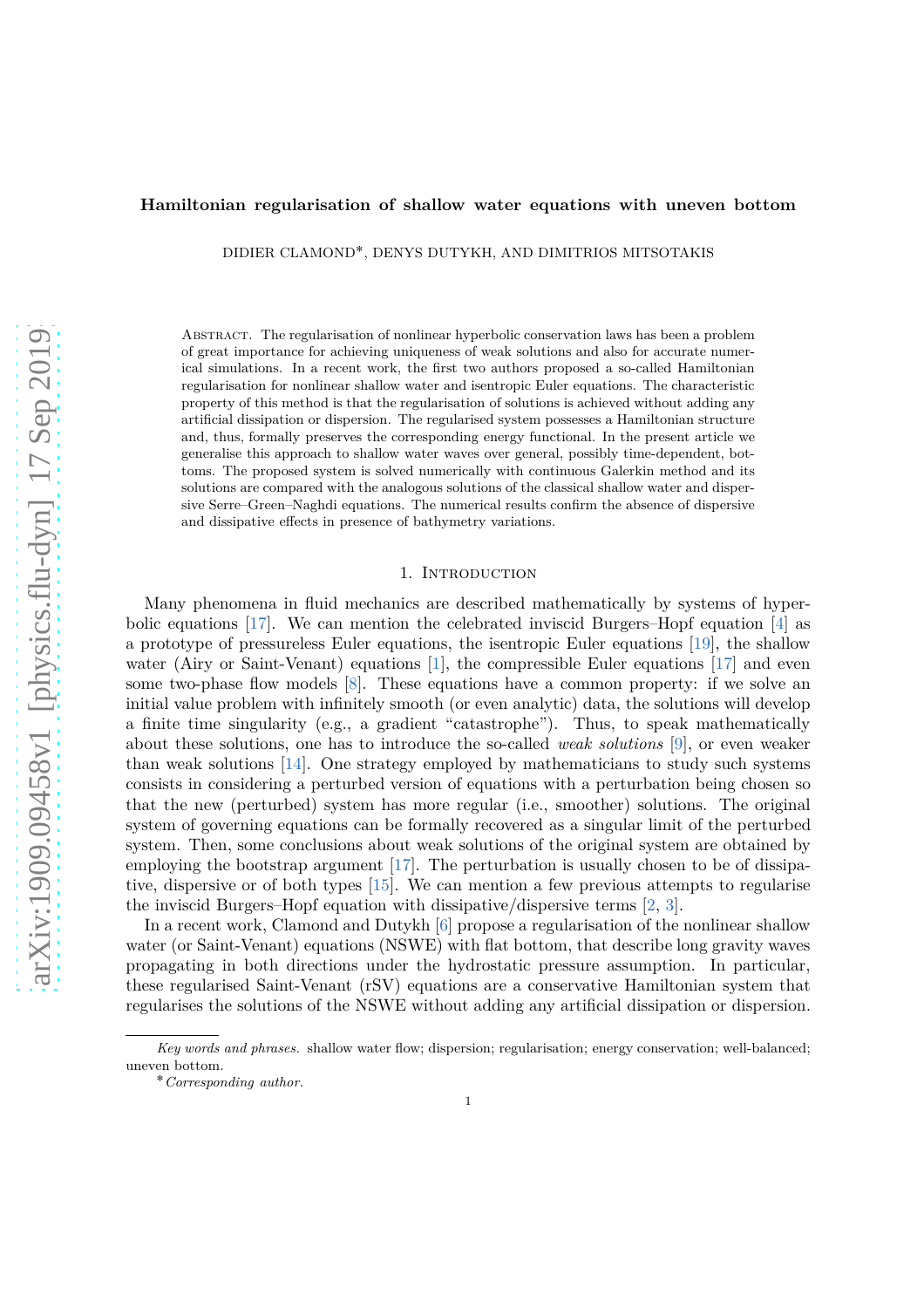<span id="page-1-2"></span><span id="page-1-1"></span>

**Figure 1.** *Definition sketch.*

Some properties of these regularised shallow water equations are mathematical study in [\[18](#page-9-7), [25\]](#page-9-8).

The goal of the present manuscript is to generalise the approach proposed by Clamond and Dutykh [\[6\]](#page-9-6) to general uneven and time-dependent bottoms. The latter might be useful for tsunami-generation problems [\[10](#page-9-9)]. The model we derive below conserves all the good properties of regularised Saint-Venant equations (such as the energy conservation) despite bathymetry variations in space and in time.

We note that the rSV equations are a two-component generalisation of the dispersionless Camassa and Holm [\[5](#page-8-4)] (CH) equation. Shallow water equations, such as KdV, KP and CH, are also known to play a fundamental role in theoretical Physics and in Geometry [\[13,](#page-9-10) [20,](#page-9-11) [21\]](#page-9-12). Therefore, the rSV equations may be of general physical and mathematical interest.

The present manuscript is organised as follows. In section [2,](#page-1-0) we point out the shortcomings of the rSV equations (as proposed in [\[6](#page-9-6)]) for varying bottoms and we address these limitations in order to obtain a suitable regularisation of the NSWE for general bottoms. In particular, the Hamiltonian structure of the obtained system is also highlighted in this section. The obtained system is briefly studied numerically in section [3,](#page-5-0) providing numerical evidences that we indeed derived a dispersionless Hamiltonian regularisation of the Saint-Venant equations. The main conclusions and perspectives of this study are outlined in the section [4.](#page-8-5)

#### 2. Mathematical model

<span id="page-1-0"></span>We consider a two-dimensional irrotational motion due to a gravity wave propagating at the free surface of an ideal, incompressible and homogeneous shallow fluid. Let *x*, *y* and *t* be the horizontal, upward vertical and temporal coordinates, respectively. The equations  $y = 0$ ,  $y = \eta(x, t)$  and  $y = -d(x, t)$  denote, respectively, the equations of the still water level, of the impermeable free surface and of the impermeable bottom;  $h \stackrel{\text{def}}{=} \eta + d$  denoting the total eight of the water column. The parameters  $q$  and  $\rho$  denote, respectively, the acceleration due to gravity directed downwards and the constant fluid density. A sketch of the fluid domain is shown in Figure [1.](#page-1-1)

The definition of the still water level yields

$$
\langle \eta \rangle = 0, \tag{2.1}
$$

where  $\langle \cdot \rangle$  denotes the horizontal Eulerian averaging. The mean water depth is

$$
d \stackrel{\text{def}}{=} \langle d \rangle. \tag{2.2}
$$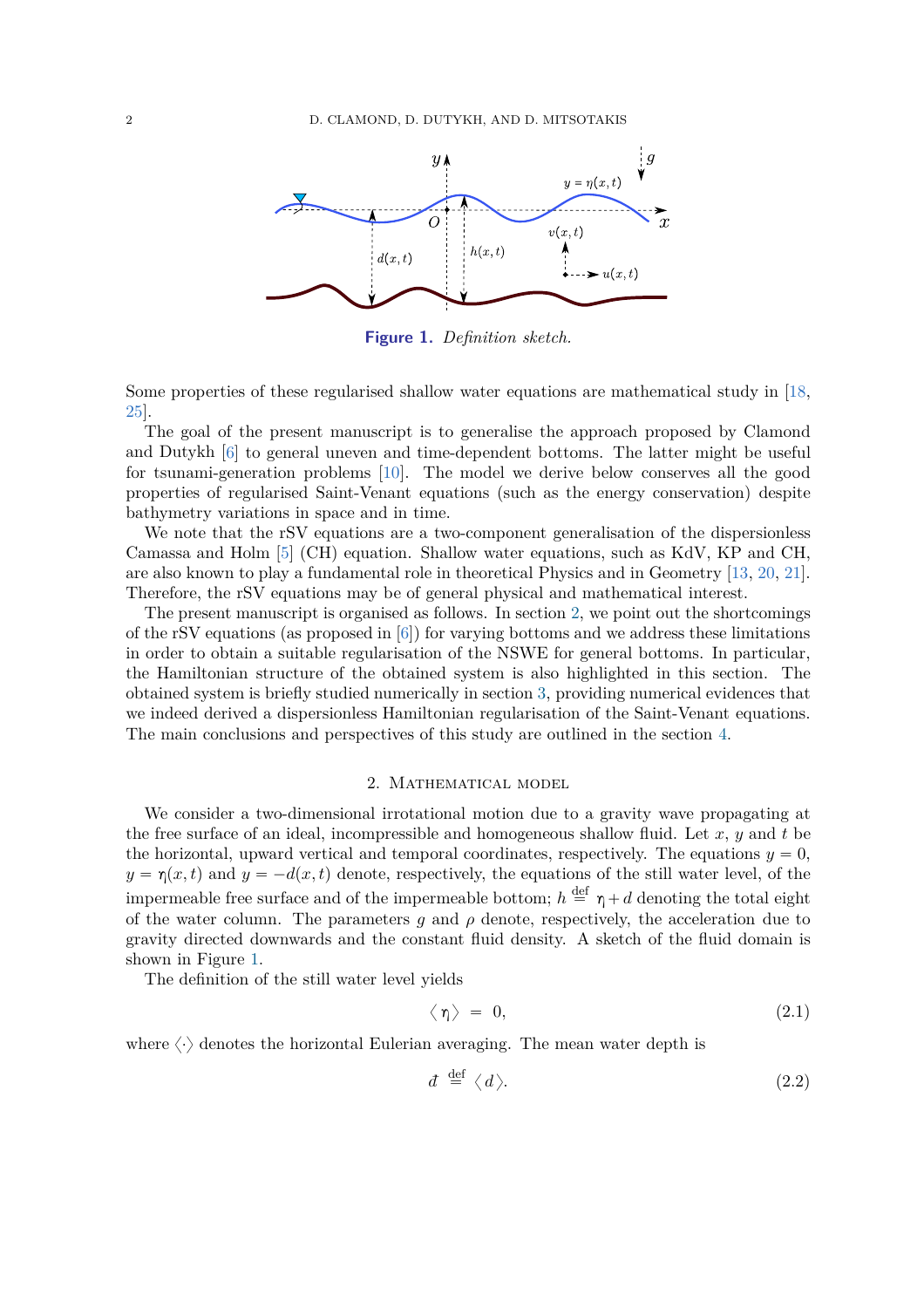<span id="page-2-6"></span>A priori,  $d$  can be a function of time for a moving bottom. However, via a change of vertical coordinate  $y^* \stackrel{\text{def}}{=} y + d - d_0$  ( $d_0$  a constant) it is always possible to consider *d* independent of *t*. In that case, *g* is a function of time *t* and the frame of reference is no longer Galilean in the vertical direction. Thus, from now on, we assume that  $g = g(t)$  and that  $d$  is constant.

2.1. **Lagrangian for the regularised Saint-Venant equations.** Clamond and Dutykh [\[6](#page-9-6)] have shown that regularised Saint-Venant (rSV) equations for flat bottoms can be obtained from the Lagrangian density

<span id="page-2-0"></span>
$$
\overline{\mathscr{L}}_{\epsilon} \stackrel{\text{def}}{=} \frac{1}{2} h u^2 - \frac{1}{2} g h^2 + (h_t + [hu]_x) \phi + \frac{1}{2} \epsilon h^2 (h u_x^2 - g h_x^2), \qquad (2.3)
$$

where  $u(x, t)$  is the depth-averaged horizontal velocity of fluid particles and  $\epsilon \geq 0$  is a regularisation parameter, which controls the 'magnitude' of regularisation. In other words, one can see  $\epsilon$  as a measure of the 'width' of regularised shock-wave solutions [\[6\]](#page-9-6). The resulting Euler– Lagrange equations yield the classical Saint-Venant equations if  $\epsilon = 0$  and a regularisation of the latter if  $\epsilon > 0$  [\[6](#page-9-6)].

The Lagrangian density [\(2.3\)](#page-2-0) yields the correct Saint-Venant equations for constant depths, but fails to do so for varying bottoms. Indeed, the Euler–Lagrange equations for  $\overline{\mathscr{L}}_0$  yield

<span id="page-2-2"></span><span id="page-2-1"></span>
$$
h_t + [hu]_x = 0, \t u_t + uu_x + gh_x = 0,
$$
\t(2.4 a,b)

while the classical shallow water equations are [\[26\]](#page-10-0):

$$
h_t + [hu]_x = 0, \qquad u_t + uu_x + g\eta_x = 0. \tag{2.5 a,b}
$$

The mass conservation [\(2.4](#page-2-1)*a*) and [\(2.5](#page-2-2)*a*) are identical. However, the momentum conservations  $(2.4b)$  $(2.4b)$  and  $(2.5b)$  are identical in constant depth only, but differ when  $d_x \neq 0$ . This discrepancy is due to the potential energy term in equation [\(2.3\)](#page-2-0) that is evaluated from the seabed instead of the free surface (i.e., the potential energy density in  $\overline{\mathscr{L}}_0$  is  $\frac{1}{2}gh^2$  instead of  $\frac{1}{2}g\eta^2$ ). This is of no consequence in constant depth but it is incorrect in presence of an uneven bottom. Thus, this issue is addressed with the Lagrangian density for the classical shallow water equations

$$
\mathscr{L}_0 \stackrel{\text{def}}{=} \frac{1}{2} h u^2 - \frac{1}{2} g \eta^2 + (h_t + [h u]_x) \phi, \tag{2.6}
$$

and a suitable regularisation of these equation has to be introduced.

In  $[6]$ , the regularised Lagrangian density  $(2.3)$  is obtained re-injecting the momentum equation into the Lagrangian density as

<span id="page-2-3"></span>
$$
\overline{\mathscr{L}}'_{\epsilon} \stackrel{\text{def}}{=} \overline{\mathscr{L}}_0 + \frac{1}{6} \epsilon h^3 \big[ u_t + u u_x + g h_x \big]_x. \tag{2.7}
$$

The Lagrangian density  $(2.7)$  reduces to the simplified form  $(2.3)$  after integrating by parts the extra terms and omitting the resulting boundary terms (i.e.,  $\overline{\mathscr{L}}'_{\epsilon} - \overline{\mathscr{L}}_{\epsilon} = [\cdots]_t + [\cdots]_x$ , see [\[7,](#page-9-13) §3.1] for details), so  $\overline{\mathscr{L}}'_{\epsilon}$  $\overline{\mathscr{L}}_{\epsilon}$  and  $\overline{\mathscr{L}}_{\epsilon}$  yield the same equations because boundary terms do not contribute to the Euler–Lagrange equations, but  $\overline{\mathscr{L}}_{\epsilon}$  yields somewhat simpler derivations.

According to the discussion above, for varying bottoms, a regularised Lagrangian density candidate is

<span id="page-2-4"></span>
$$
\widetilde{\mathscr{L}}_{\epsilon}' \stackrel{\text{def}}{=} \mathscr{L}_0 + \frac{1}{6} \epsilon h^3 \left[ u_t + u u_x + g \eta_x \right]_x, \tag{2.8}
$$

that can be easily reduced, after integrations by parts and omitting boundary terms, to the equivalent simplified form

<span id="page-2-5"></span>
$$
\widetilde{\mathscr{L}}_{\epsilon} \stackrel{\text{def}}{=} \frac{1}{2} h u^2 - \frac{1}{2} g \eta^2 + (h_t + [h u]_x) \phi + \frac{1}{2} \epsilon h^2 (h u_x^2 - g h_x \eta_x), \qquad (2.9)
$$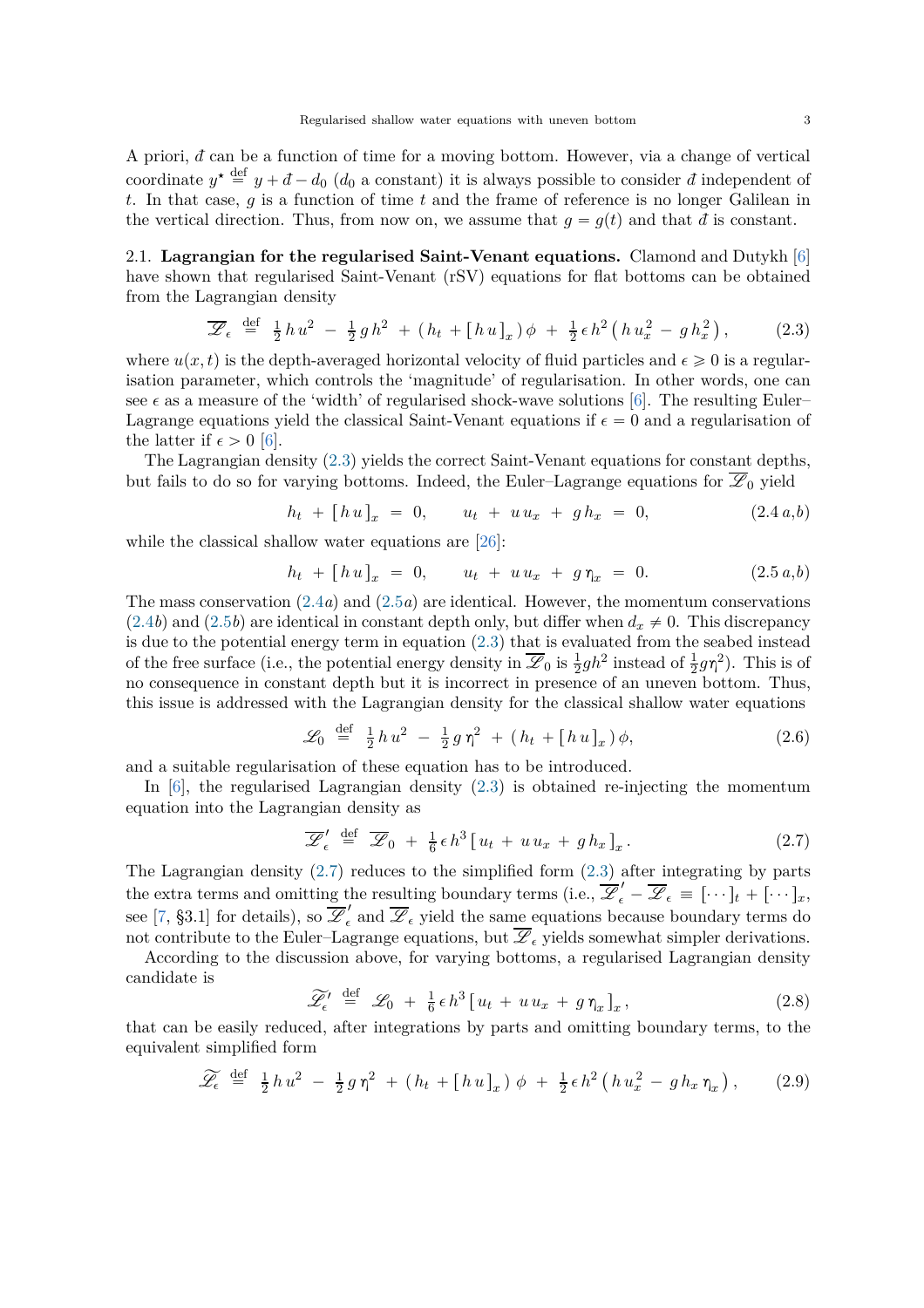<span id="page-3-3"></span>following the procedure described in  $[6, 7]$  $[6, 7]$ , slightly modified to accommodate the varying depth. However, the Lagrangian densities [\(2.8\)](#page-2-4) and [\(2.9\)](#page-2-5) yield unbalanced equations, i.e., the still water  $(u = \eta = 0)$  is not a solution of the equations if  $d_x \neq 0$  (see Appendix [A\)](#page-8-6). Therefore, the Lagrangian density [\(2.9\)](#page-2-5) is not suitable for general varying bottoms and an alternative Lagrangian must then be introduced. In order to derive such a suitable Lagrangian density, we note first that the densities of kinetic and potential energies of [\(2.9\)](#page-2-5) are

$$
\widetilde{\mathscr{K}_{\epsilon}} \stackrel{\text{def}}{=} \frac{1}{2} h \left( u^2 + \epsilon h^2 u_x^2 \right), \qquad \widetilde{\mathscr{V}}_{\epsilon} \stackrel{\text{def}}{=} \frac{1}{2} g \left( \eta^2 + \epsilon h^2 h_x \eta_x \right). \tag{2.10 a,b}
$$

The regularising term in the kinetic energy can be interpreted physically as modelling a vertical velocity, while mathematically it is a control of the first derivative of the horizontal velocity. The corresponding term in the potential energy is not a proper control of the free surface slope if the bottom varies; such a suitable control is obviously obtained substituting  $\eta_x^2$  for  $h_x \eta_x$ . Thus, an obvious Lagrangian density for the regularised shallow water equations with varying bottom is

<span id="page-3-0"></span>
$$
\mathscr{L}_{\epsilon} \stackrel{\text{def}}{=} \frac{1}{2} h u^2 - \frac{1}{2} g \eta^2 + (h_t + [h u]_x) \phi + \frac{1}{2} \epsilon h^2 (h u_x^2 - g \eta_x^2). \tag{2.11}
$$

Note that the derivation of regularised Saint-Venant equations with varying bottom is quite easy from the variational principle. It is almost intractable to derive such a model by tweaking directly the equations, while preserving good properties such as Galilean invariance, conservation laws, well balancing, etc. We could have introduced the regularised equations at once and study their properties, showing afterwards that they have several desirable characteristics. However, we find more enlightening to explain where and why there are issues with the original model and how we address them. Note also that the regularisation above is only one possibility among (possibly) many others, but it is not our purpose here to derive and compare several regularisations.

It should be noted that, in this paper, we always assume that *d* is a prescribed (i.e., known) function of x and t. We then use h or  $\eta$  indifferently in the equations, choosing the variable providing the clearest formulation.

2.2. **Regularised Saint-Venant equations.** The Euler–Lagrange equations for the Lagrangian density [\(2.11\)](#page-3-0) are

$$
\delta\phi: \quad 0 \ = \ h_t \ + \left[\,h\,u\,\right]_x,\tag{2.12}
$$

$$
\delta u: \quad 0 \ = \ h \, u \ - \ h \, \phi_x \ - \ \epsilon \left[ \left[ h^3 \, u_x \right]_x, \right] \tag{2.13}
$$

$$
\delta \eta: \quad 0 \; = \; \frac{1}{2} u^2 \; - \; g \; \eta \; - \; \phi_t \; - \; u \; \phi_x \; + \; \frac{3}{2} \, \epsilon \, h^2 \, u_x^2 \; + \; \epsilon \, g \left[ \, h^2 \, \eta_x \, \right]_x \; - \; \epsilon \, g \, h \; \eta_x^2, \tag{2.14}
$$

thence

<span id="page-3-1"></span>
$$
\phi_x = u - \epsilon h^{-1} \left[ h^3 u_x \right]_x, \tag{2.15}
$$

<span id="page-3-2"></span>
$$
\phi_t = -\frac{1}{2}u^2 - g\eta + \epsilon h^{-1}u[h^3 u_x]_x + \frac{3}{2}\epsilon h^2 u_x^2 + \epsilon g h^2 \eta_{xx} \n+ \epsilon g h \eta_x (h_x + d_x).
$$
\n(2.16)

Eliminating the variable  $\phi$  between these last two relations one obtains

$$
\partial_t \left\{ u - \epsilon h^{-1} \left[ h^3 u_x \right]_x \right\} + \partial_x \left\{ \frac{1}{2} u^2 + g \eta - \epsilon h^{-1} u \left[ h^3 u_x \right]_x - \frac{3}{2} \epsilon h^2 u_x^2 - \epsilon g h^2 \eta_{xx} - \epsilon g h \eta_x (h_x + d_x) \right\} = 0. \tag{2.17}
$$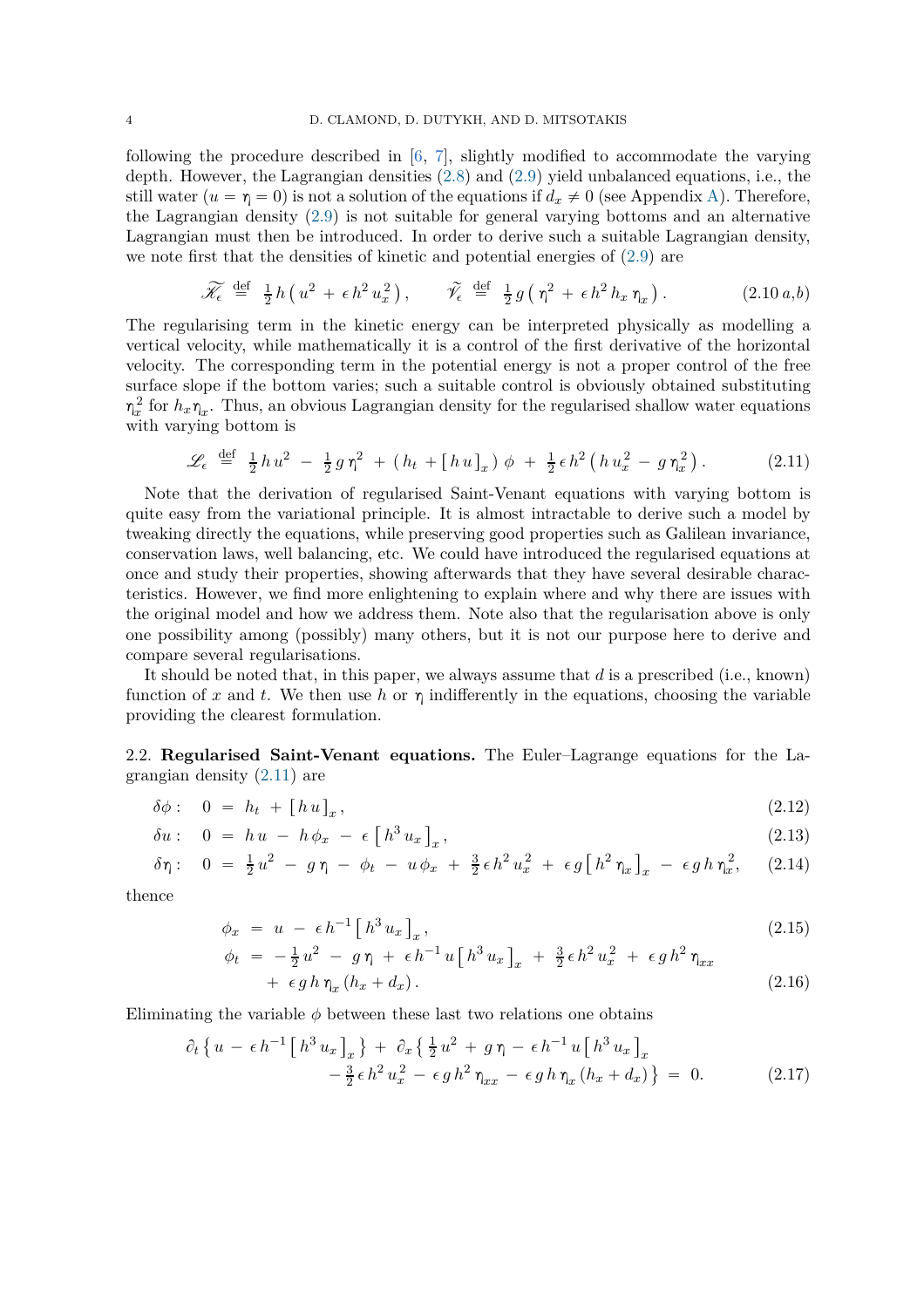<span id="page-4-4"></span>Equations [\(2.12\)](#page-3-1) and [\(2.17\)](#page-3-2) form a regularised Saint-Venant system for a varying bottom. [\(2.17\)](#page-3-2) describes the conservation of the tangential momentum at the free surface [\[7,](#page-9-13) [12\]](#page-9-14). Several equations for momentum and total energy fluxes can be subsequently derived as

$$
u_t + u u_x + g \eta_x + \epsilon h^{-1} \left[ h^2 R \right]_x = \epsilon g h \eta_x dx_x, \qquad (2.18)
$$

$$
[hu]_t + [hu^2 + \frac{1}{2}gh^2 + \epsilon h^2 R]_x = gh d_x + \epsilon gh^2 \eta_x dx_x,
$$
 (2.19)

$$
m_{t} + \left[m u + \frac{1}{2}gh^{2} - \epsilon h^{2} \left(2 h u_{x}^{2} + g h \eta_{xx} + \frac{1}{2} g \eta_{x}^{2} + g \eta_{x} d_{x}\right)\right]_{x}
$$
  
\n
$$
= gh d_{x} + \epsilon g h^{2} \eta_{x} d_{xx},
$$
  
\n
$$
\left[\frac{1}{2} h u^{2} + \frac{1}{2} \epsilon h^{3} u_{x}^{2} + \frac{1}{2} g \eta^{2} + \frac{1}{2} \epsilon g h^{2} \eta_{x}^{2}\right]_{t}
$$
  
\n
$$
+ \left[\frac{1}{2} h u^{3} + \frac{1}{2} \epsilon h^{3} u u_{x}^{2} + g h u \eta + \epsilon g h^{3} \eta_{x} u_{x} + \epsilon h^{2} u R\right]_{x}
$$
  
\n(2.20)

<span id="page-4-0"></span>
$$
= \frac{1}{2}\dot{g}\left(\eta^2 + \epsilon h^2 \eta_x^2\right) - g \eta d_t - \epsilon g h^2 \eta_x d_{xt}, \qquad (2.21)
$$

with  $m \stackrel{\text{def}}{=} hu - \epsilon \left[ h^3 u_x \right]_x$ ,  $\dot{g} \stackrel{\text{def}}{=} dg/dt$  and

$$
R \stackrel{\text{def}}{=} h\left(u_x^2 - u_{xt} - u_{xx}\right) - g\left(h\eta_{xx} + \frac{1}{2}\eta_x^2 + \eta_x d_x\right) = 2hu_x^2 - \frac{1}{2}g\left(h_x^2 - d_x^2\right) - h\left[u_t + u_{xx} + g\eta_x\right]_x.
$$
 (2.22)

Equation  $(2.20)$  for the momentum flux is particularly helpful in revealing the Hamiltonian structure of regularised Saint-Venant equations.

## 2.3. **Hamiltonian formulation.** Let be the Hamiltonian functional density

<span id="page-4-2"></span><span id="page-4-1"></span>
$$
\mathcal{H}_{\epsilon} \stackrel{\text{def}}{=} \frac{1}{2} h u^2 + \frac{1}{2} g (h - d)^2 + \frac{1}{2} \epsilon h^3 u_x^2 + \frac{1}{2} \epsilon g h^2 (h_x - d_x)^2, \tag{2.23}
$$

and the momentum  $m \stackrel{\text{def}}{=} \mathcal{E}_u\{\mathscr{H}_\epsilon\} = hu - \epsilon \left[h^3u_x\right]_x$  where  $\mathcal{E}_u$  is the Euler–Lagrange operator with respect of the variable *u*. The variables *m* and *u* are related via a linear non-autonomous self-adjoint positive-definite (because *h* and  $\epsilon$  are positive) Sturm–Liouville operator  $\mathcal{L}_h \stackrel{\text{def}}{=} h \epsilon \partial_x[h^3 \partial_x],$  i.e.,  $m = \mathcal{L}_h\{u\}$  that can be inverted as  $u = \mathcal{G}_h\{m\}$  with  $\mathcal{G}_h \stackrel{\text{def}}{=} \mathcal{L}_h^{-1}$ . Expressing the Hamiltonian functional density [\(2.23\)](#page-4-1) as function of *h* and *m*, we have

$$
\mathcal{E}_m\{\mathscr{H}_{\epsilon}\} = \mathcal{G}_h\{h\mathcal{G}_h\{m\}\} - \epsilon \mathcal{G}_h\partial_x\{h^3\partial_x\mathcal{G}_h\{m\}\} = \mathcal{G}_h\mathcal{L}_h\mathcal{G}_h\{m\} = u, \quad (2.24)
$$

$$
\mathcal{E}_h\{\mathscr{H}_{\epsilon}\} = g\,\eta - \epsilon g\,h\,\eta_x\,(h_x + d_x) - \epsilon g\,h^2\,\eta_{xx} - \frac{1}{2}\,u^2 - \frac{3}{2}\,\epsilon\,h^2\,u_x^2. \tag{2.25}
$$

The derivation of Equation [\(2.24\)](#page-4-2) is straightforward because  $\mathcal{G}_h$  is self-adjoint, but the derivation of Equation [\(2.25\)](#page-4-3) is more involved. The latter is obtained exploiting the relations

$$
\mathcal{L}_{h+\delta h} = h + \delta h - \epsilon \partial_x (h + \delta h)^3 \partial_x = \mathcal{L}_h + \delta h - 3 \epsilon \partial_x h^2 \delta h \partial_x + \mathcal{O}((\delta h)^2)
$$
  
=  $\mathcal{L}_h [1 + \mathcal{G}_h \delta h - 3 \epsilon \mathcal{G}_h \partial_x h^2 \delta h \partial_x] + \mathcal{O}((\delta h)^2).$  (2.26)

Thence, inverting this relation,

<span id="page-4-3"></span>
$$
\mathcal{G}_{h+\delta h} = \left[1 + \mathcal{G}_h \,\delta h - 3\,\epsilon \,\mathcal{G}_h \,\partial_x \,h^2 \,\delta h \,\partial_x\,\right]^{-1} \mathcal{G}_h + \mathcal{O}\big((\delta h)^2\big) \n= \mathcal{G}_h - \mathcal{G}_h \,\delta h \,\mathcal{G}_h + 3\,\epsilon \,\mathcal{G}_h \,\partial_x \,h^2 \,\delta h \,\partial_x \,\mathcal{G}_h + \mathcal{O}\big((\delta h)^2\big).
$$
\n(2.27)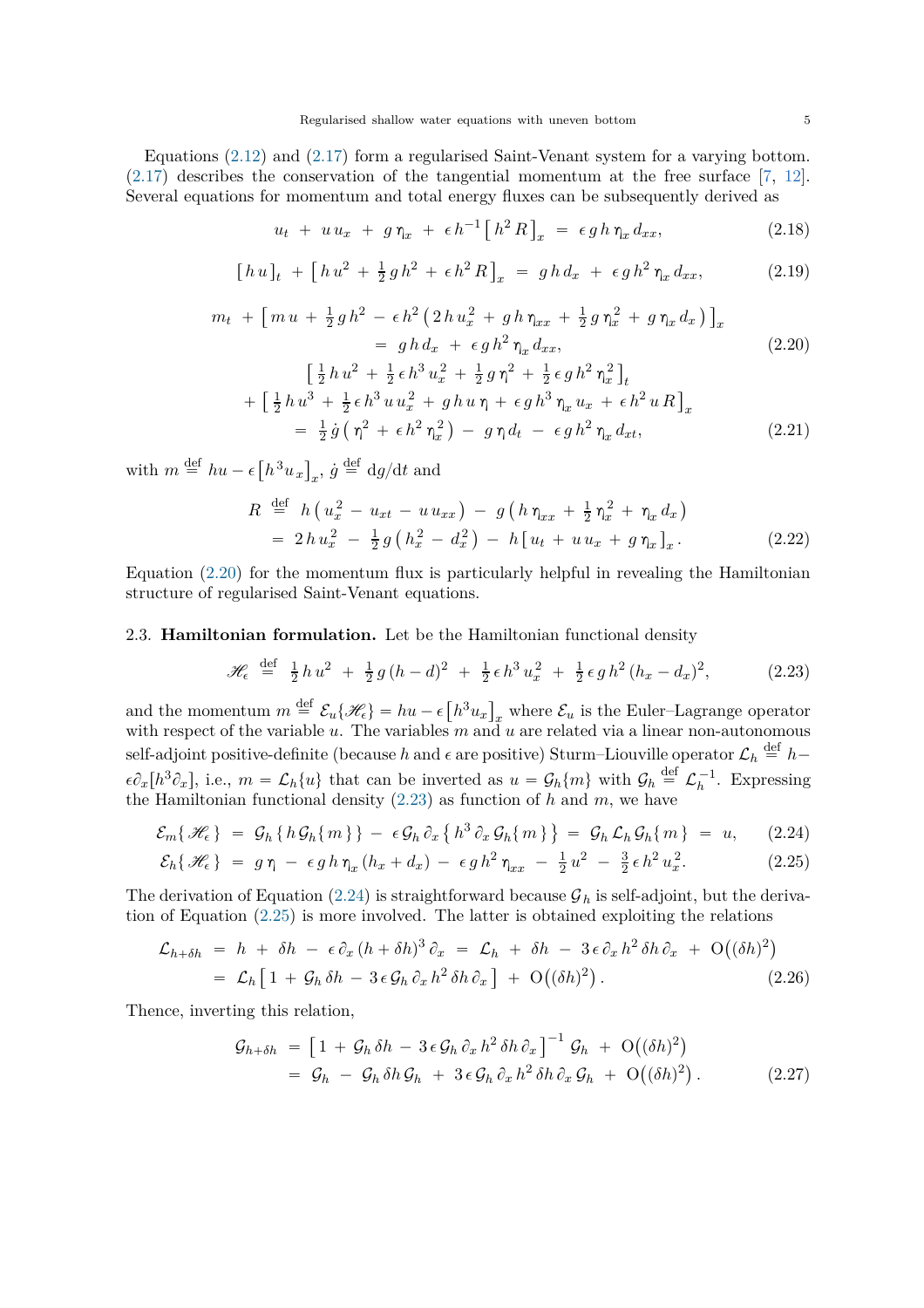<span id="page-5-3"></span><span id="page-5-2"></span>

**Figure 2.** *Sketch of the numerical test case considered in section [3.](#page-5-0)*

Thus, for the kinetic energy functional  $\mathfrak{K}(h,m) = \int \mathcal{K} dx$  with density<sup>\*</sup>  $\mathcal{K} \stackrel{\text{def}}{=} \frac{1}{2} m \mathcal{G}_h \{m\},\$ we obtain

$$
\mathfrak{K}(h + \delta h, m) - \mathfrak{K}(h, m) = -\frac{1}{2} \int m \mathcal{G}_h \{\delta h u\} \, \mathrm{d}x + \frac{3\,\epsilon}{2} \int m \mathcal{G}_h \, \partial_x \{h^2 \, \delta h u_x\} \, \mathrm{d}x
$$
\n
$$
= -\frac{1}{2} \int u \, \delta h u \, \mathrm{d}x - \frac{3\,\epsilon}{2} \int u_x \, h^2 \, \delta h u_x \, \mathrm{d}x, \tag{2.28}
$$

where we have exploited the self- and skew-adjointness of, respectively,  $\mathcal{G}_h$  and  $\mathcal{G}_h \partial_x$ . It follows immediately that  $\mathcal{E}_h\{\mathscr{K}\} = -\frac{1}{2}u^2 - \frac{3}{2}$  $\frac{3}{2} \epsilon h^2 u_x^2$  and the equation [\(2.25\)](#page-4-3) is subsequently obtained at once.

Finally, the (non-canonical) Hamiltonian structure takes the form

$$
\partial_t \begin{pmatrix} h \\ m \end{pmatrix} = -\mathbb{J} \cdot \begin{pmatrix} \mathcal{E}_h \{ \mathcal{H}_\epsilon \} \\ \mathcal{E}_m \{ \mathcal{H}_\epsilon \} \end{pmatrix} = -\begin{bmatrix} 0 & \partial_x h \\ h \partial_x & m \partial_x + \partial_x m \end{bmatrix} \cdot \begin{pmatrix} \mathcal{E}_h \{ \mathcal{H}_\epsilon \} \\ \mathcal{E}_m \{ \mathcal{H}_\epsilon \} \end{pmatrix} = -\begin{bmatrix} h u \end{bmatrix}_x
$$
\n
$$
\begin{pmatrix} -\begin{bmatrix} h u \end{bmatrix}_x \\ g h d_x + \epsilon g h^2 \eta_x d_{xx} - \begin{bmatrix} um + \frac{1}{2} g h^2 - \epsilon h^2 \left( 2 h u_x^2 + g h \eta_{xx} + \frac{1}{2} g \eta_x^2 + g \eta_x d_x \right) \end{pmatrix}_x, \quad (2.29)
$$

<span id="page-5-0"></span>yielding the equations  $(2.12)$  and  $(2.20)$ . It should be noted that J being skew-symmetric and satisfying the Jacobi identity  $[24]$ , it is a proper Hamiltonian (Lie–Poisson) operator.

### 3. Numerical results

In this section, we compare the rSV, NSWE and Serre–Green–Naghdi (SGN) systems for the formation and propagation of shock waves and their interaction with a variable bathymetry using high order numerical methods. We include into our comparisons the SGN equations in order to illustrate the typical behaviour of a fully nonlinear but (weakly) dispersive system in the same conditions.

We consider a periodic initial value problem (IVP) on the computational domain  $x \in \mathbb{R}$  $\lceil -\ell;\ell \rceil$  although, due to the symmetry, we shall plot only the sub-domain  $x \in [0;\ell]$ . The SGN system is solved numerically using the standard Galerkin/finite-element method with smooth cubic splines on an uniform grid together with a fourth-order Runge–Kutta method

<span id="page-5-1"></span><sup>\*</sup>Integrating by parts, we have  $hu^2 + \epsilon h^3 u_x^2 = u \mathcal{L}_h \{u\} + [\epsilon h^3 u u_x]_x = m \mathcal{G}_h \{m\} + \text{'boundary terms'},$  so the kinetic energy part of the Hamiltonian density [\(2.23\)](#page-4-1) can be replaced by  $\frac{1}{2}m\mathcal{G}_h\{m\}$ .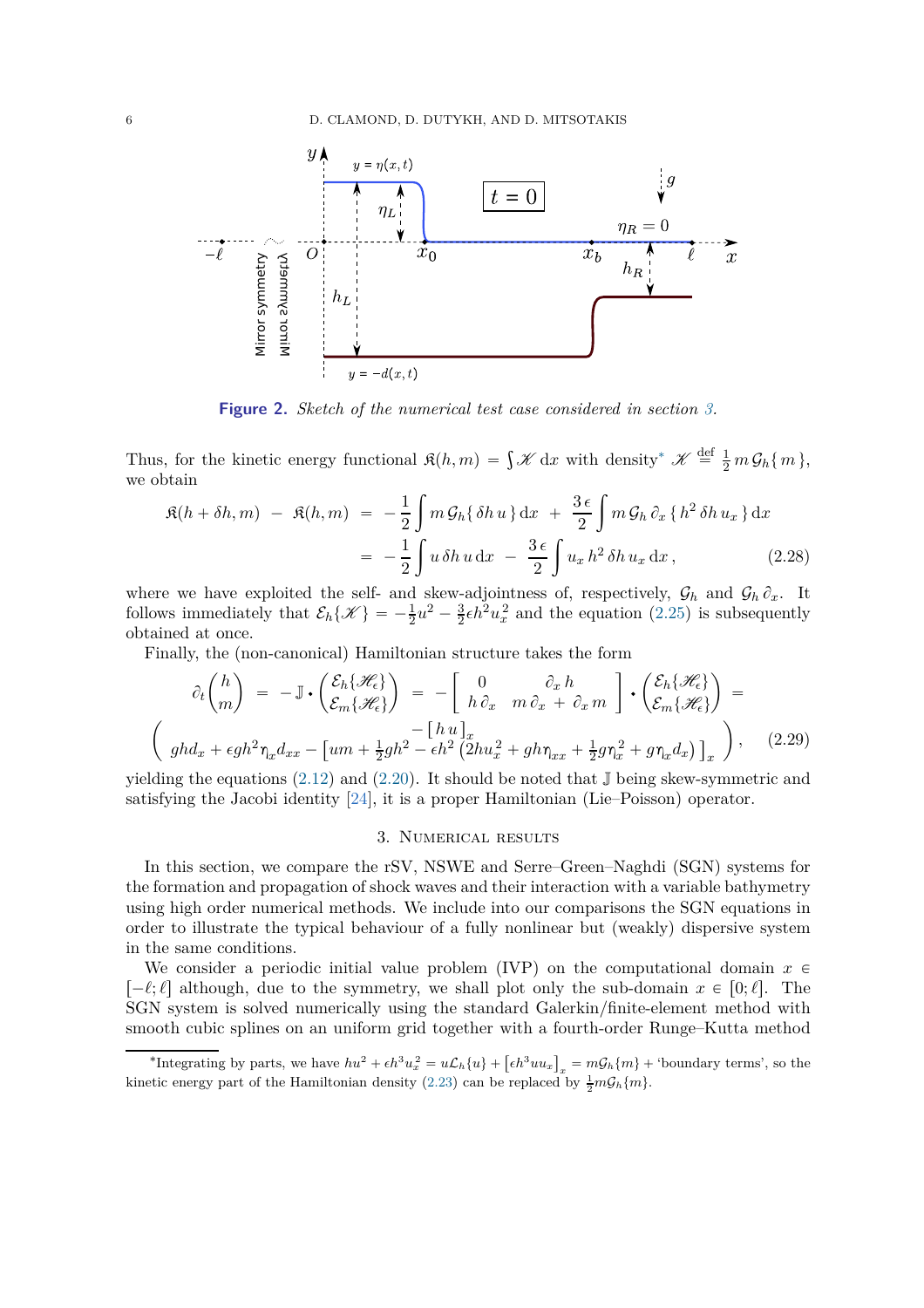<span id="page-6-2"></span><span id="page-6-0"></span>

**Figure 3.** *Evolution of a step initial condition under the dynamics of the regularised Saint-Venant (rSV), NSWE and the Serre equations. The vertical (gray) dashed line indicates the position of the bottom step.*

<span id="page-6-1"></span>

**Figure 4.** *Zoom on a portion of the computational domain at the final simulation time. For the sake of clarity, we report the regularised (rSV) (for three values of*  $\epsilon$ *) and classical (NSWE) shallow water equations only. Note the exact coincidence of the main shock position around*  $x \approx 70$ *.* 

for the temporal discretisation, as described and analysed in [\[22\]](#page-9-16) for a flat bottom and in [\[23\]](#page-9-17) for varying bottoms. This method can perform really well for smooth solutions due to its conservative properties. When it comes to describe nearly discontinuous solutions, then spurious oscillations may appear due to the Gibbs phenomenon. In order to avoid this phenomenon, one can use artificial diffusion, a method that is commonly used for the numerical solution of hyperbolic conservation laws. Specifically, by adding a diffusion term  $\delta u_{xx}$  we were able to control the generation of spurious oscillations at the level where the solution remained practically unaltered. In the following experiment, we took the value of  $\delta$ to be 0*.*05. This specific value appeared to be the optimal one for this experiment, independent of the choice of the mesh parameter ∆*x*. The rSV equations are solved by the same numerical method which was appropriately adapted to the analogous terms. Note that our goal here is simply to illustrate the behaviour of the rSV equations with a classical numerical scheme.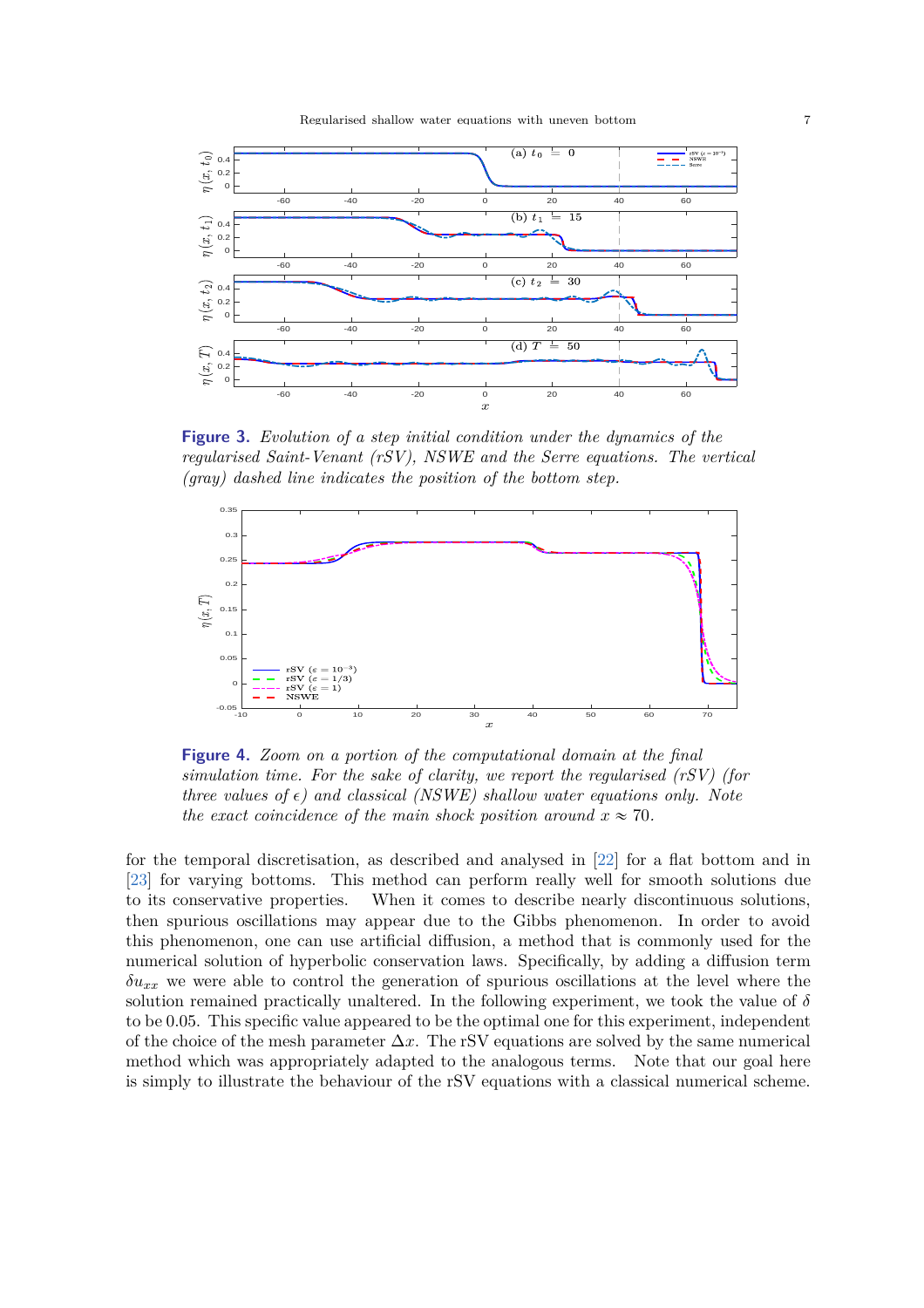| Parameter                                    | Value    |
|----------------------------------------------|----------|
| Gravity acceleration $q$                     | 1        |
| Computational domain half-length $\ell$      | 200      |
| Still water depth on the left $d_L$          | 2        |
| Free surface elevation on the left $\eta_L$  | 0.5      |
| Still water depth on the right $d_R$         | 1        |
| Free surface elevation on the right $\eta_R$ | $\Omega$ |
| Initial shock wave position $x_0$            | 0        |
| Bottom step location $x_b$                   | 40       |
| Final simulation time $T$                    | 50       |
| Regularisation parameter $\epsilon$          | 0.001    |
| Transition length parameter $\delta$         | 0.5      |

<span id="page-7-1"></span><span id="page-7-0"></span>**Table 1.** *Various physical parameters used in numerical simulations. See also Figure [2](#page-5-2) for an illustration.*

A non-dissipative numerical scheme exploiting the properties of the rSV equations is left for a future work.

In all simulations the grid length for the spatial discretisation is  $\Delta x = 0.1$  and the time step  $\Delta t = 0.01$ . The NSWE equations are solved using a finite volume (FV) method (described in [\[11](#page-9-18)]) in the same interval and with the discretisation parameters used for the numerical solution of the regularised and dispersive systems. Namely, for the FV method we used the HLL numerical flux function and the second order UNO2 reconstruction with the minmod limiter [\[11](#page-9-18)].

The test case used in the present study is schematically shown in Figure [2,](#page-5-2) and the values of various physical parameters are reported in Table [1.](#page-7-0) Namely, we consider the standard benchmark of the dam break problem with a variable bathymetry. The bottom (a simple steady smooth step) and the initial condition for the free surface are given, respectively, by

$$
d(x,t) = dL - \frac{1}{2}(dL - dR)[1 - \tanh(\delta(x - xb))], \qquad (3.1)
$$

$$
\eta(x,0) = \eta_L - \frac{1}{2} (\eta_L - \eta_R) [1 - \tanh(\delta(x - x_0))]. \tag{3.2}
$$

The velocity field is taken to be initially zero, i.e.,  $u(x, 0) = 0$ .

The simulation results are shown in Figure [3,](#page-6-0) where we present the free surface elevation initially, in the middle of simulation and at the final time  $t = T$  (four snapshots in total). A zoom of the free surface elevation at the final time is shown in Figure [4.](#page-6-1) One can see an excellent agreement between NSWE and rSV systems. In particular, the shock positions coincide perfectly. This very visible on the zoomed figure [4,](#page-6-1) where we have also reported three different values of  $\epsilon$ . In all cases, the position of the regularised shock (inflexion point of the free surface) is exactly the same as with the NSWE, as it is the case in constant depth [\[6](#page-9-6), [25](#page-9-8)]. The absence of oscillations in the rSV solution confirms the absence of any dispersion, as it was designed for. In contrast, the weakly dispersive SGN system develops oscillations in the same experimental conditions.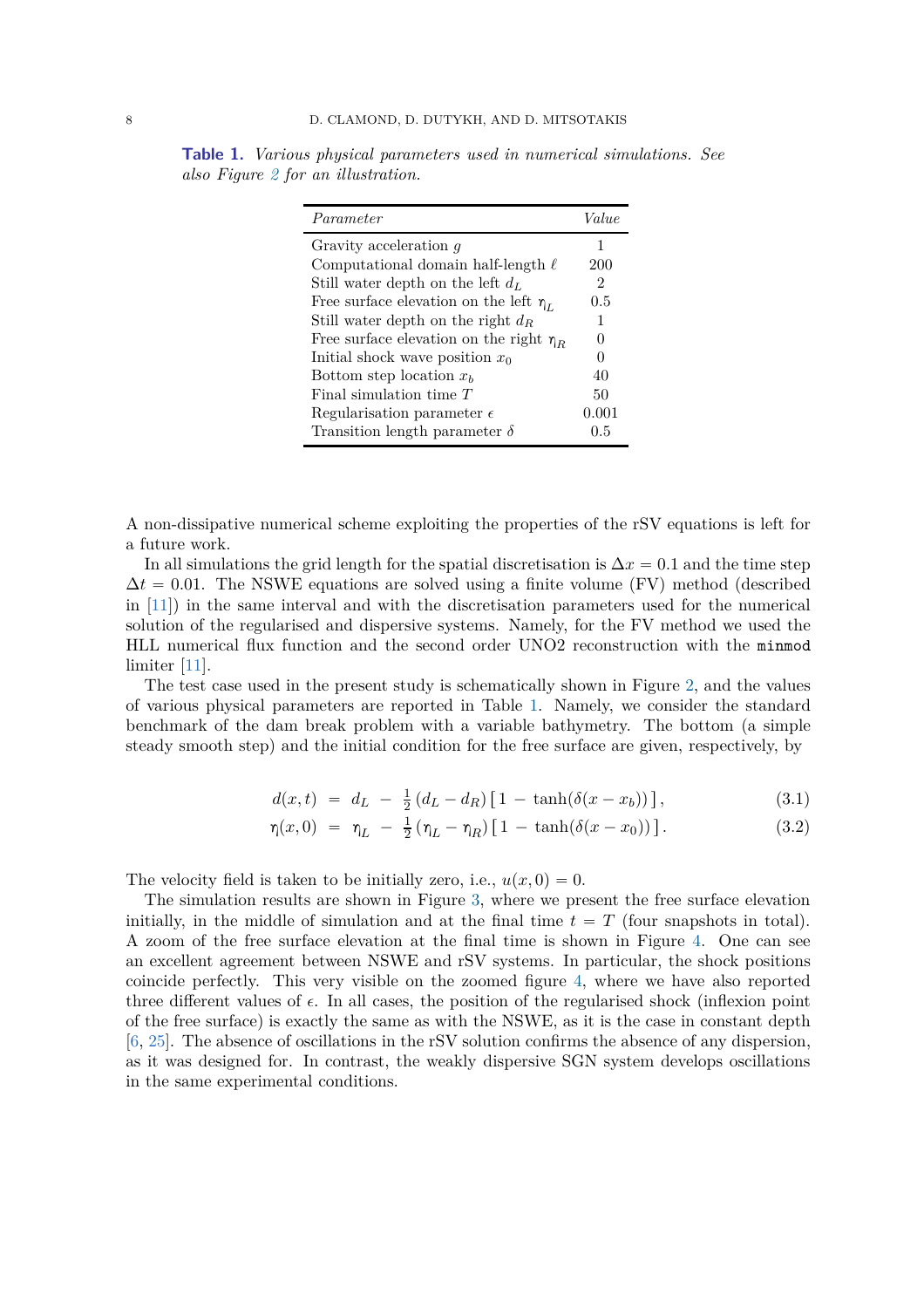## 4. Conclusion and perspectives

<span id="page-8-8"></span><span id="page-8-5"></span>In this article, we proposed a new regularisation for the nonlinear shallow water equations (NSWE) over general uneven bathymetries. The derivation follows a variational procedure described in previous works  $[6, 7]$  $[6, 7]$  $[6, 7]$ . This method has the advantage of being automatically conservative and the resulting equations are also well-balanced, non-dispersive and non-dissipative. The regularised Saint-Venant (rSV) equations thus obtained possess several conservation laws. Moreover, the regularised system possesses also a Hamiltonian formulation, as the original equations do [\[16](#page-9-19)]. Finally, the rSV system was studied numerically with the finite element method (FEM). The solutions of the rSV system were compared to the classical NSWE (solved with FV) and the Serre–Green–Naghdi equations (solved with FEM as well). The numerical results confirmed the absence of dispersive effects in fully nonlinear simulations. An excellent agreement with NSWE could be noticed as well.

Concerning the perspectives, the generalisation of these results to 3D flows (i.e., two horizontal dimensions) is the next natural step in this research direction.

**Acknowledgments.** D. Mitsotakis acknowledges the support by the RSL fund of Victoria University of Wellington and by the University Savoie Mont Blanc, LAMA UMR 5127, for the hospitality during his stay in March 2019.

# Appendix A. Unbalanced equations

<span id="page-8-6"></span>The Euler–Lagrange equations for the functional density [\(2.9\)](#page-2-5) yield, after some algebra, the mass conservation  $h_t + [hu]_r = 0$  and the conservation of momentum

$$
\partial_t \left\{ u - \epsilon h^{-1} \left[ h^3 u_x \right]_x \right\} + \partial_x \left\{ \frac{1}{2} u^2 + g \eta - \epsilon h^{-1} u \left[ h^3 u_x \right]_x - \epsilon h^2 \left( \frac{3}{2} u_x^2 + g h_{xx} - \frac{1}{2} g d_{xx} \right) - \epsilon g h h_x^2 \right\} = 0. \tag{A.1}
$$

For still water – i.e., when  $u = \eta = 0$  and  $h = d(x)$  — the mass conservation is satisfied identically and the momentum conservation [\(A.1\)](#page-8-7) becomes, after simplifications,

<span id="page-8-7"></span>
$$
-\frac{1}{6} \epsilon g \left[ d^3 \right]_{xxx} = 0. \tag{A.2}
$$

Thus, the stil water is solution if  $\epsilon = 0$  (classical shallow water equations) and, when  $\epsilon > 0$ , if  $d^3$  is a second-order polynomial in *x*. For general bottoms, the equations derived from  $(2.9)$ are not well-balanced and, therefore, the Lagrangian density [\(2.9\)](#page-2-5) does not provide a suitable regularisation of the classical shallow water equations for uneven bottoms.

## **REFERENCES**

- <span id="page-8-1"></span>[1] A. J. C. (Barré de) Saint-Venant. Théorie du mouvement non permanent des eaux avec application aux crues des rivières et à l'introduction des marées dasns leur lit. *C. R. Acad. Sci. Paris*, 73:147–154, 1971. [1](#page-0-0)
- <span id="page-8-2"></span>[2] J. L. Bona and M. E. Schonbek. Travelling-wave solutions to the Korteweg–deVries– Burgers equation. *Proc. Roy. Soc. Edinburgh Sect. A*, 101(3-4):207–226, 1985. [1](#page-0-0)
- <span id="page-8-3"></span>[3] Y. Brenier and D. Levy. Dissipative behavior of some fully nonlinear KdV-type of equations. *Physica D*, 137(3-4):277–294, 2000. [1](#page-0-0)
- <span id="page-8-0"></span>[4] J. M. Burgers. *A mathematical model illustrating the theory of turbulence.*, volume 1 of *Adv. Appl. Mech.*, pages 171–199. Academic Press, 1948. [1](#page-0-0)
- <span id="page-8-4"></span>[5] R. Camassa and D. D. Holm. An integrable shallow water equation with peaked solitons. *Phys. Rev. Lett.*, 71(11):1661–1664, 1993. [2](#page-1-2)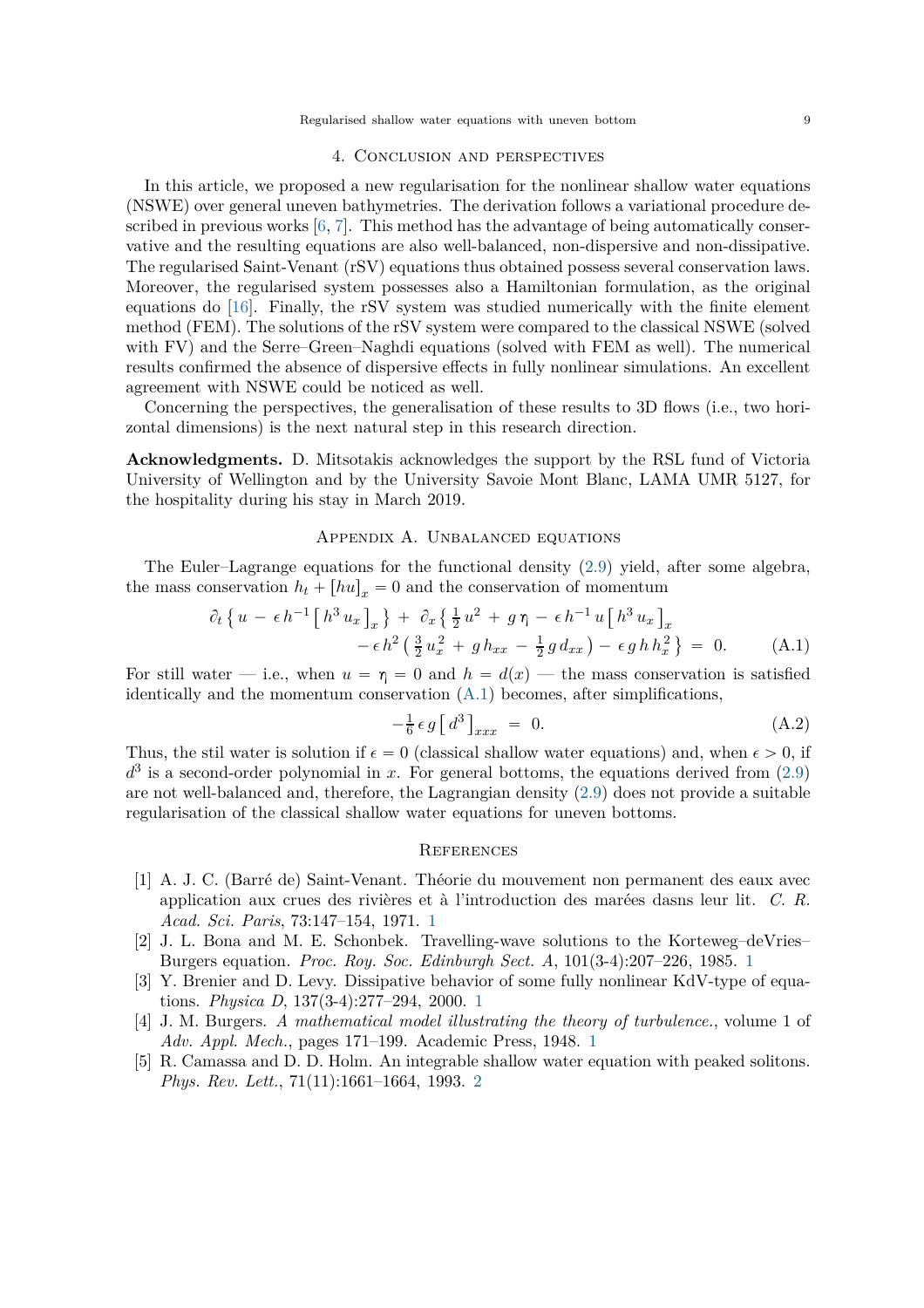- <span id="page-9-6"></span>[6] D. Clamond and D. Dutykh. Non-dispersive conservative regularisation of nonlinear shallow water (and isentropic Euler) equations. *Comm. Nonlin. Sci. Numer. Simul.*, 55: 237–247, 2018. [1,](#page-0-0) [2,](#page-1-2) [3,](#page-2-6) [4,](#page-3-3) [8,](#page-7-1) [9](#page-8-8)
- <span id="page-9-13"></span>[7] D. Clamond, D. Dutykh, and D. Mitsotakis. Conservative modified Serre–Green–Naghdi equations with improved dispersion characteristics. *Comm. Nonlin. Sci. Numer. Simul.*, 45:245–257, 2017. [3,](#page-2-6) [4,](#page-3-3) [5,](#page-4-4) [9](#page-8-8)
- <span id="page-9-2"></span>[8] F. Dias, D. Dutykh, and J.-M. Ghidaglia. A two-fluid model for violent aerated flows. *Comp. & Fluids*, 39(2):283–293, 2010. [1](#page-0-0)
- <span id="page-9-3"></span>[9] R. J. DiPerna and A. J. Majda. Oscillations and concentrations in weak solutions of the incompressible fluid equations. *Comm. Math. Phys.*, 108(4):667–689, 1987. [1](#page-0-0)
- <span id="page-9-9"></span>[10] D. Dutykh and F. Dias. Tsunami generation by dynamic displacement of sea bed due to dip-slip faulting. *Math. Comp. Simul.*, 80(4):837–848, 2009. [2](#page-1-2)
- <span id="page-9-18"></span>[11] D. Dutykh, T. Katsaounis, and D. Mitsotakis. Finite volume schemes for dispersive wave propagation and runup. *J. Comp. Phys.*, 230(8):3035–3061, 2011. [8](#page-7-1)
- <span id="page-9-14"></span>[12] S. Gavrilyuk, H. Kalisch, and Z. Khorsand. A kinematic conservation law in free surface flow. *Nonlinearity*, 28(6):1805–1821, 2015. [5](#page-4-4)
- <span id="page-9-10"></span>[13] D. D. Holm, J. E. Marsden, and T. S. Ratiu. Euler–Poincaré models of ideal fluids with nonlinear dispersion. *Phys. Rev. Lett.*, 80(19):4173–4176, 1998. [2](#page-1-2)
- <span id="page-9-4"></span>[14] J. M. Hong. An extension of Glimm's method to inhomogeneous strictly hyperbolic systems of conservation laws by 'weaker than weak' solutions of the Riemann problem. *J. Diff. Eqns.*, 222(2):515–549, 2006. [1](#page-0-0)
- <span id="page-9-5"></span>[15] P. G. LeFloch and R. Natalini. Conservation laws with vanishing nonlinear diffusion and dispersion. *Theor. Meth. Appl.*, 36(2):213–230, 1999. [1](#page-0-0)
- <span id="page-9-19"></span>[16] B. Leimkuhler and S. Reich. *Simulating Hamiltonian Dynamics*, volume 14 of *Monographs on Applied and Computational Mathematics*. Cambridge University Press, 2005. [9](#page-8-8)
- <span id="page-9-0"></span>[17] P.-L. Lions. *Mathematical topics in fluid dynamics 2. Compressible Models*, volume 10 of *Oxford Lecture Series in Mathematics and Its Applications*. Oxford Science Publications, 1998. [1](#page-0-0)
- <span id="page-9-7"></span>[18] J.-L. Liu, R. L. Pego, and Y. Pu. Well-posedness and derivative blow-up for a dispersionless regularized shallow water system. *arXiv:1810.06096*, 2019. [2](#page-1-2)
- <span id="page-9-1"></span>[19] A. J. Majda and A. L. Bertozzi. *Vorticity and incompressible flow*. Cambridge Texts in Applied Mathematics. Cambridge University Press, 2001. [1](#page-0-0)
- <span id="page-9-11"></span>[20] P. D. Miller. What do water waves have to do with algebraic geometry? In *Workshop on* D*-Bundles and Integrable Hierarchies*. University of Michigan, 2007. [2](#page-1-2)
- <span id="page-9-12"></span>[21] G. Misiołek. A shallow water equation as a geodesic flow on the Bott–Virasoro group. *J. Geom. Phys.*, 24:203–208, 1998. [2](#page-1-2)
- <span id="page-9-16"></span>[22] D. Mitsotakis, B. Ilan, and D. Dutykh. On the Galerkine/finite-element method for the Serre equations. *J. Sci. Comput.*, 61(1):166–195, 2014. [7](#page-6-2)
- <span id="page-9-17"></span>[23] D. Mitsotakis, C. Synolakis, and M. McGuinness. A modified galerkin/finite element method for the numerical solution of the Serre–Green–Naghdi system. *Int. J. Num. Meth. Fluids*, 83(10):755–778, 2017. [7](#page-6-2)
- <span id="page-9-15"></span>[24] Y. Nutku. On a new class of completely integrable nonlinear wave equations. II. Multi-Hamiltonian structure. *J. Math. Phys.*, 28(11):2579–2585, 1987. [6](#page-5-3)
- <span id="page-9-8"></span>[25] Y. Pu, R. L. Pego, D. Dutykh, and D. Clamond. Weakly singular shock profiles for a non-dispersive regularization of shallow-water equations. *Comm. Math. Sci.*, 16(5): 1361–1378, 2018. [2,](#page-1-2) [8](#page-7-1)